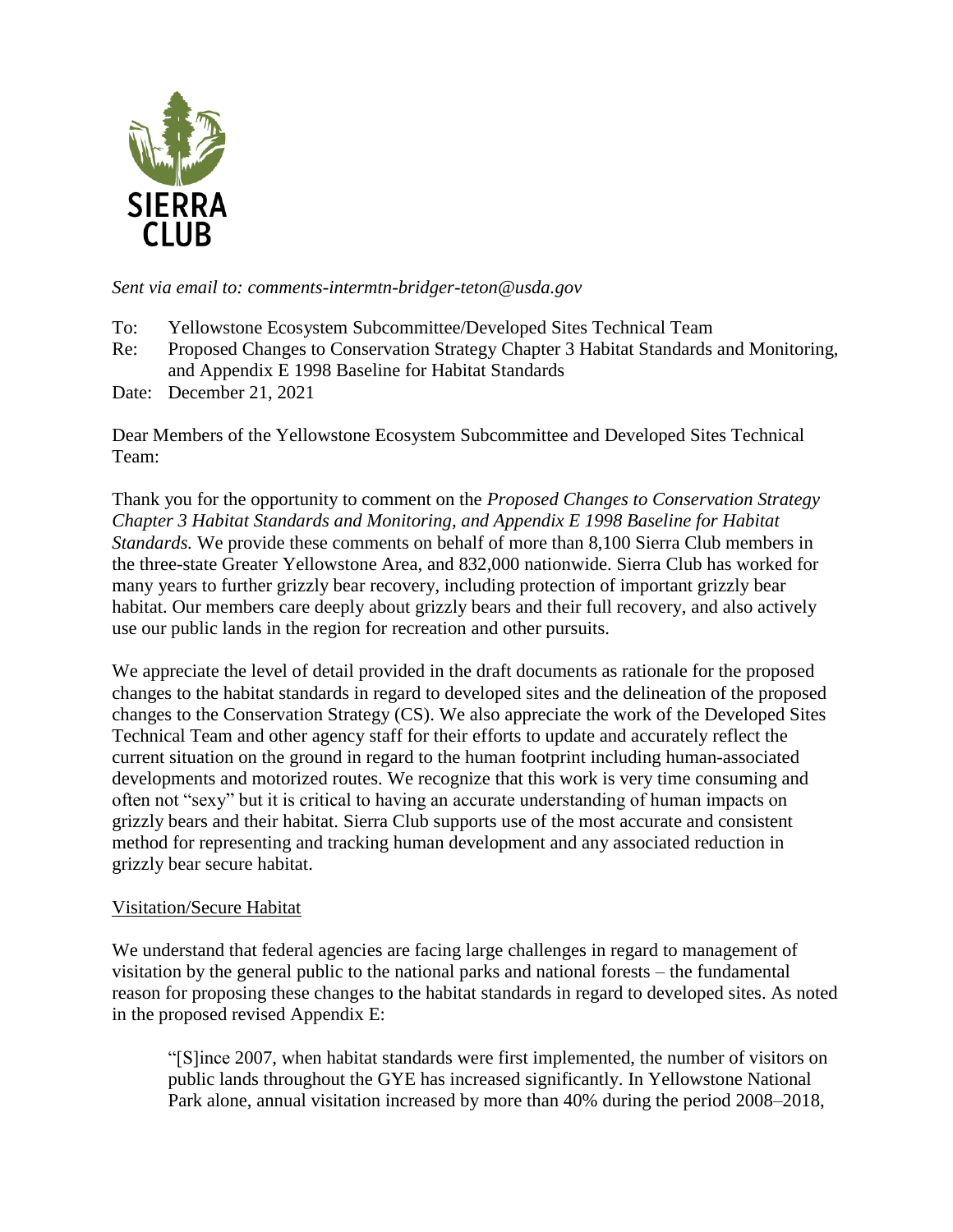surpassing 4 million visitors per year since 2016 (National Park Service website)" (Appendix E, pg. 3)

and:

"[… t]he habitat standards associated with the 1998 baseline and the administrative mandates to manage for increased visitation have not kept pace with the recent changes in a manner that allows land managers to responsibly accommodate the current, and likely future, increase in visitor use." (Draft CS Chapter 3 p. 2)

We recognize that national forests are experiencing a large increase in visitation as well in part due to spillover from the national parks, resulting in a host of associated management issues, and that the COVID-19 epidemic has exacerbated management challenges.

With exploding visitation to the national parks and forests, as an overarching comment we believe that it is critical for land management agencies to undertake a comprehensive up-to-date analysis of overall trends in visitor use and the growth in use in the region – where it is occurring, by how much, etc. Such an analysis should also include identifying what administrative infrastructure would be needed; as noted in the draft documents, "…[t]he steady increase in visitor numbers may necessitate more administrative infrastructure to strategically manage the impacts of more people on the landscape." (Draft CS Chapter 3 p.2) This up-front analysis is particularly important when visitor use can and does have a profound impact on species including grizzly bears needing large tracts of secure, undisturbed habitat.

We also believe that there is a point at which increased visitation begins to irrevocably impact wildlife, and that in such cases limitations on visitor use can and should be implemented to protect wildlife. A study such as the one proposed above can help to determine what such limitations might be, and where they might be implemented. There is public support for restrictions or human use limits when grizzly bears are impacted, as demonstrated by a recent study in Banff National Park. <sup>1</sup> A large part of Sierra Club's mission is to get people outdoors to experience their public lands and to increase equitable access to the outdoors. However, we recognize that sometimes limits on human visitation/recreational use are warranted in some places to protect wildlife. As noted in the draft documents:

"[A]dherence to the habitat standards and its associated sideboards to human activities has contributed to the successful recovery of the GYE grizzly bear population." (Draft CS Chapter 3 p. 2)

and:

"[R]estrictions in human activities due to management practices implemented by the IGBC in the mid-1980s correlate strongly with the steady increase in the GYE grizzly bear population observed between 1983 and 2001. Habitat standards formalized in this document impose measurable sideboards on levels of road development, construction of

l <sup>1</sup> https://www.rmotoday.com/banff/banff-visitors-support-human-use-restrictions-to-protect-grizzly-bears-4765813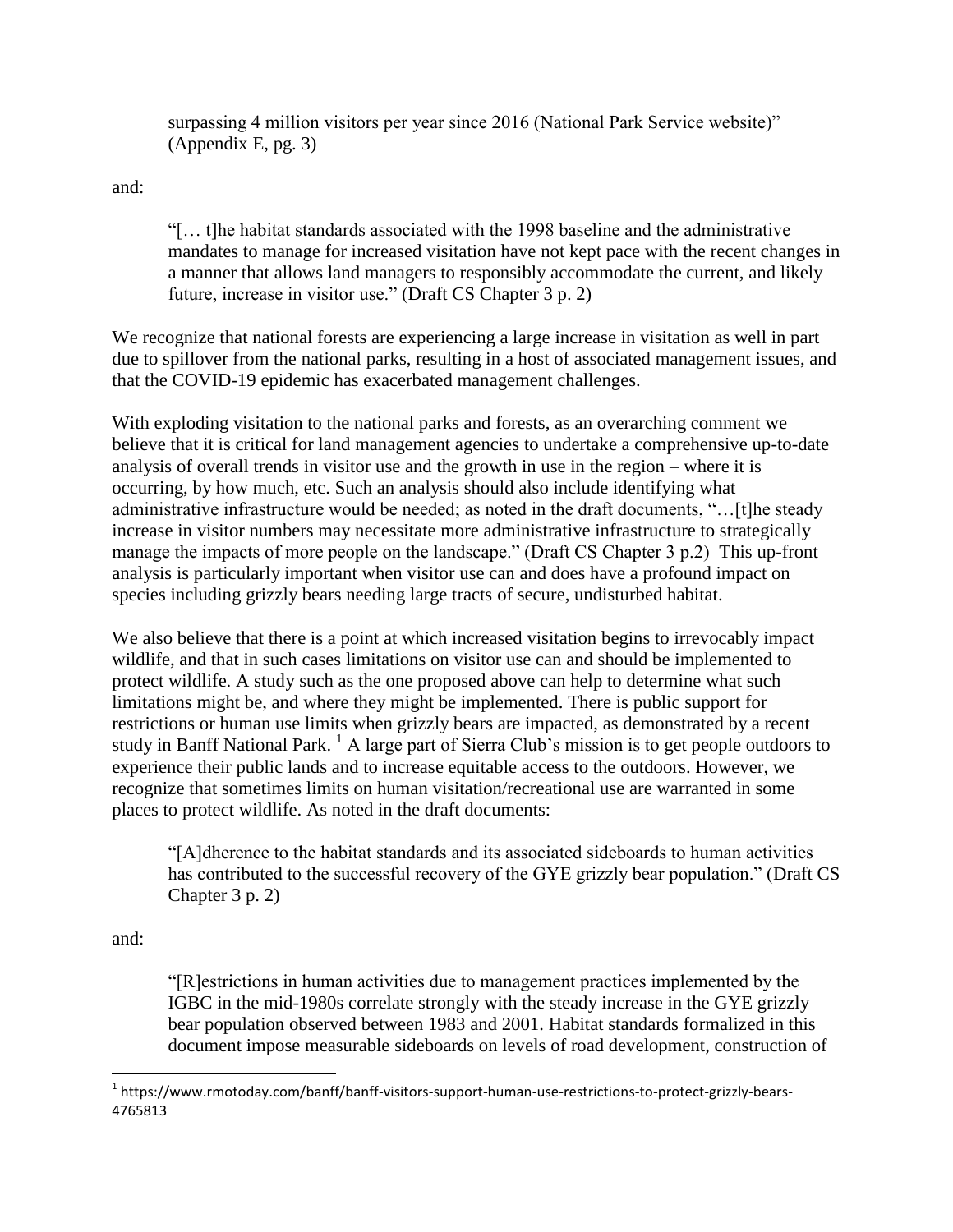developed sites, and livestock allotments allowed on Federal lands inside the PCA, thereby reducing opportunities for grizzly bear-human conflicts, habitat disturbance, and displacement of grizzly bears from valuable habitat." (Draft CS Chapter 3 p.8)

In the absence of a comprehensive analysis of current trends in visitor use and projected future use and growth, and subsequent consideration of visitation restrictions or limits, we are concerned that opening the Conservation Strategy to revision in regard to developed sites is a slippery slope. Clearly, visitation to the national parks and forests of the Greater Yellowstone region will continue to rise in future years. Will we be facing this situation again just a few years down the road, and proposing additional changes to accommodate more visitor demand and further loosening of habitat standards in regard to developed sites?

We recognize that the hard work of the Technical Team and other agency staff to more accurately capture the current true human footprint on the landscape, for this proposed round of revision, has documented a relatively small 0.2 percent decrease in what is deemed as grizzly bear secure habitat and that the stated intent of the partner agencies is overall to adhere closely to the 1998 baseline. However, we are very concerned that chipping away at secure habitat and increasing allowable visitor overnight use in order to continually accommodate increased visitation could ultimately result in measurable, significant loss of habitat for grizzly bears and more conflicts between people and bears.

## Increased Overnight Capacity

Proposed revisions to the CS include a 10% increase in overnight visitor use capacity:

"[O]vernight visitor use does not increase above approved levels that existed in 1998, except that a) a net increase of 10% per footprint in the capacity of visitor overnight use may occur at lodges, guest ranches, and organizational camps that operate under specialuse permits on national forest lands, and in national park lodges that are below the capacity of previously approved capacity ("pillow count") as outlined in park Master Plans (for example, Master Plan, Yellowstone National Park/Wyoming-Montana-Idaho (National Park Service 1974); (CS Chapter 3 p. 15)

We are unclear from the above statement how one can increase overnight capacity by 10% but still not be above the levels that existed in 1998. We are also unclear from the documents provided how the allowable increase of 10% in overnight visitor use capacity was determined, vs. 5%, 15% etc. and we request clarification on this point. We are also unclear from the documents provided on how much the national park lodges have to be under their "previouslyapproved capacity" in order to increase their overnight capacity by as much as 10%.

We are concerned about increased overnight capacity in part because it potentially means more conflicts between people and bears, with a larger number of people in and around developed sites overnight. As noted in the documents: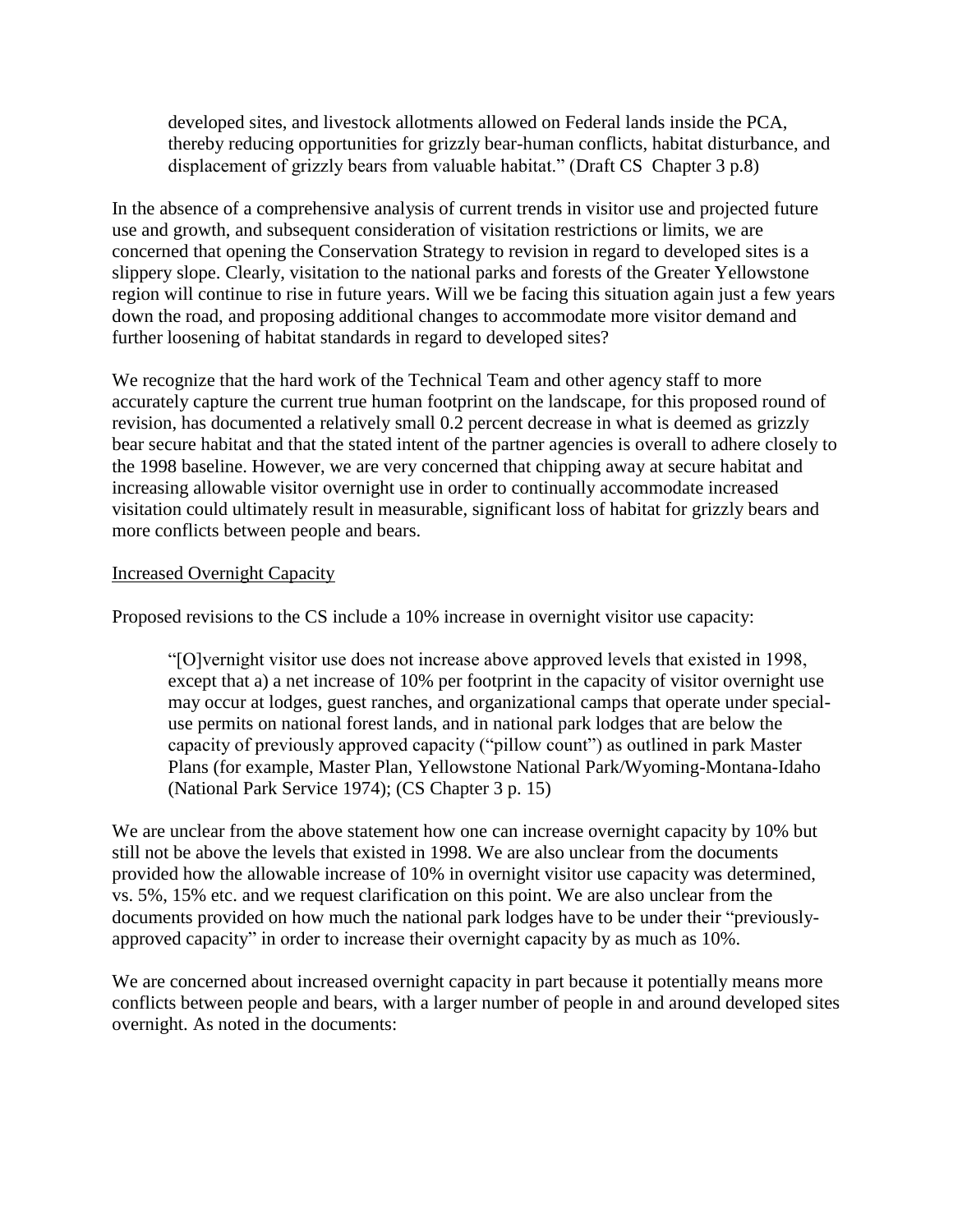"[D]eveloped sites are often associated with human activities that may disrupt grizzly bear use of habitat or have attractants that potentially lead to increased human-bear conflicts." (CS Chapter 3 p.13)

Additionally, we are concerned about an unlimited increase (within the footprint) in the number of sites in developed campgrounds on lands administered by the Forest Service. We recognize that campgrounds are an already disturbed area and therefore not secure habitat, but additional campsites means more "people management" demands on the Forest Service. With the agency already facing severe monitoring and enforcement challenges of adherence to food storage orders in campgrounds, how is the Forest Service planning to manage additional sites and people with the same limited resources? At a minimum, we believe that a monitoring and enforcement plan with additional staffing resources devoted to ensuring people follow food storage orders and "best management practices" must accompany any proposed increase in overnight capacity at frontcountry campgrounds.

As a related issue, in the current CS there is language about eliminating dispersed camping sites in order to be able to add sites at frontcountry campgrounds. In the proposed revisions to Chapter 3, that language is deleted as a result of moving to the "footprint" approach. However, the issues surrounding dispersed campsites remain in regard to people management, food storage order enforcement and potential conflicts between campers and bears. If the habitat standards on developed sites are revised in order to allow unlimited new sites at established campgrounds, will the Forest Service consider elimination of dispersed sites or how does the agency plan to monitor and enforce food storage orders and "best management practices" with an increased number of sites in developed campgrounds as well as the same number of dispersed sites?

## Administrative/Maintenance Infrastructure

We are concerned that the proposed changes would allow new construction of administrative or maintenance infrastructure outside of prescribed footprints without mitigation:

"[N]ew emergency administrative/maintenance infrastructure is allowed outside of prescribed footprints without mitigation if such construction is necessary to reduce resource damage or potential for human-grizzly bear conflicts or increase visitor safety. Examples of new allowed infrastructure could include replacement or new construction of critically needed water, sewage or electric utilities or the replacement of administrative or visitor infrastructure damaged by natural hazard." (Draft CS Chapter 3 p. 16)

The above language is very open-ended and we believe could open the door to significant development outside of prescribed footprints without mitigation, particularly in the case of new construction of water/sewage/electric infrastructure. As one example, "increas[ing] visitor safety" could encompass many projects. Would infrastructure such as new sewer, water, or electric facilities fall within the definition of increasing visitor safety? How would such projects be analyzed? Would a NEPA process be undertaken?<sup>2</sup> As noted above, the draft documents state

 $\overline{\phantom{a}}$  $^2$  We recognize that the proposed revisions state that NEPA will be undertaken for new construction in developed sites/road corridors, but the document is silent on whether a NEPA process will be undertaken outside of a developed site prescribed footprint for 'emergency administrative/maintenance infrastructure' construction.